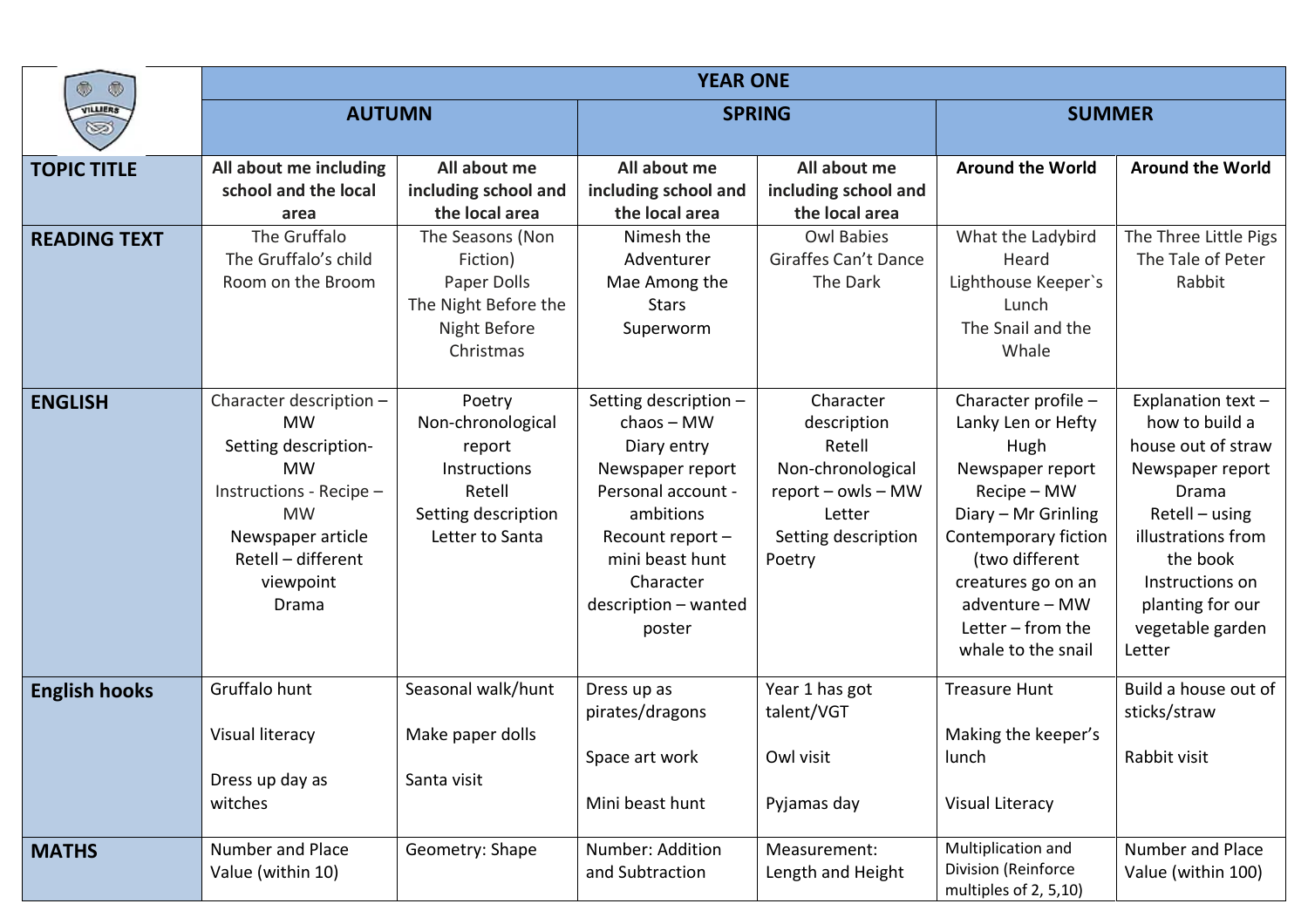| <b>HISTORY</b>   | Number: Addition and<br>Subtraction (within 10)<br>All About Me (including Toys, School and the Local Area)<br>Learn about changes within living memory. Where appropriate, these should be used to<br>reveal aspects of change in national life.<br>Learn about events beyond living memory that are significant nationally or globally.<br>Learn about significant historical events, people and place in their own locality.                                                                                                                                                                                                                                                                                                                                                                                                                                                                 | Number and Place<br>Value (within 20)                                                                                                                            | (within 20)<br>Number and Place<br>Value (within 50)<br>(Multiples of 2,5, and<br>10 to be included)                                                                   | Measurement:<br>Weight and Volume                                                                                                                                      | <b>Number: Fractions</b><br>Geometry: Position<br>and Direction<br><b>Around the world</b>                                                                                                                                                                                                                                                                                                                                                                                                                                                | Measurement:<br>Money<br>Time                                                                                                                                                                 |
|------------------|-------------------------------------------------------------------------------------------------------------------------------------------------------------------------------------------------------------------------------------------------------------------------------------------------------------------------------------------------------------------------------------------------------------------------------------------------------------------------------------------------------------------------------------------------------------------------------------------------------------------------------------------------------------------------------------------------------------------------------------------------------------------------------------------------------------------------------------------------------------------------------------------------|------------------------------------------------------------------------------------------------------------------------------------------------------------------|------------------------------------------------------------------------------------------------------------------------------------------------------------------------|------------------------------------------------------------------------------------------------------------------------------------------------------------------------|-------------------------------------------------------------------------------------------------------------------------------------------------------------------------------------------------------------------------------------------------------------------------------------------------------------------------------------------------------------------------------------------------------------------------------------------------------------------------------------------------------------------------------------------|-----------------------------------------------------------------------------------------------------------------------------------------------------------------------------------------------|
| <b>GEOGRAPHY</b> | All About Me (including Toys, School and the Local Area)<br>Name, locate and identify characteristics of the four countries and capital cities of the United<br>Kingdom and its surrounding seas. Understand geographical similarities and differences<br>through studying the human and physical geography of a small area of the United Kingdom,<br>Identify seasonal and daily weather patterns in the United Kingdom. Use basic geographical<br>vocabulary to refer to key physical features and key human features.<br>Use simple locational and directional language [for example, near and far; left and right], to<br>describe the location of features and routes on a map.<br>Use simple fieldwork and observational skills to study the geography of their school and its<br>grounds and the key human and physical features of its surrounding environment.<br>Devise a simple map. |                                                                                                                                                                  |                                                                                                                                                                        |                                                                                                                                                                        | Around the world<br>Name and locate the world's seven<br>continents and five oceans. Identify daily<br>weather patterns in the location of hot and<br>cold areas of the world in relation to the<br>Equator and the North and South Poles.<br>Use basic geographical vocabulary to refer<br>to key physical features and key human<br>features.<br>Use simple locational and directional<br>language [for example, near and far; left<br>and right], to describe the location of<br>features and routes on a map.<br>Devise a simple map. |                                                                                                                                                                                               |
| <b>SCIENCE</b>   | Animals, including<br>humans<br>Classify animals into<br>groups.<br>Describe and compare<br>the structure of a<br>variety of common<br>animals                                                                                                                                                                                                                                                                                                                                                                                                                                                                                                                                                                                                                                                                                                                                                  | <b>Animals, including</b><br>humans<br>Learn the basic parts<br>of the human body<br>and discover which<br>part of the body is<br>associated with each<br>sense. | <b>Everyday Materials</b><br>Distinguish between<br>an object and the<br>material from which<br>it is made.<br>Identify and name a<br>variety of everyday<br>materials | <b>Everyday materials</b><br>Distinguish between<br>an object and the<br>material from which<br>it is made.<br>Identify and name a<br>variety of everyday<br>materials | <b>Seasonal Changes</b><br>Observe changes<br>across the four<br>seasons.<br>Observe and<br>describe weather<br>associated with the<br>seasons and how day<br>length varies                                                                                                                                                                                                                                                                                                                                                               | <b>Plants</b><br>Identify and name a<br>variety of common<br>wild and garden<br>plants including<br>deciduous and<br>evergreen trees.<br>Identify and<br>describe the basic<br>structure of a |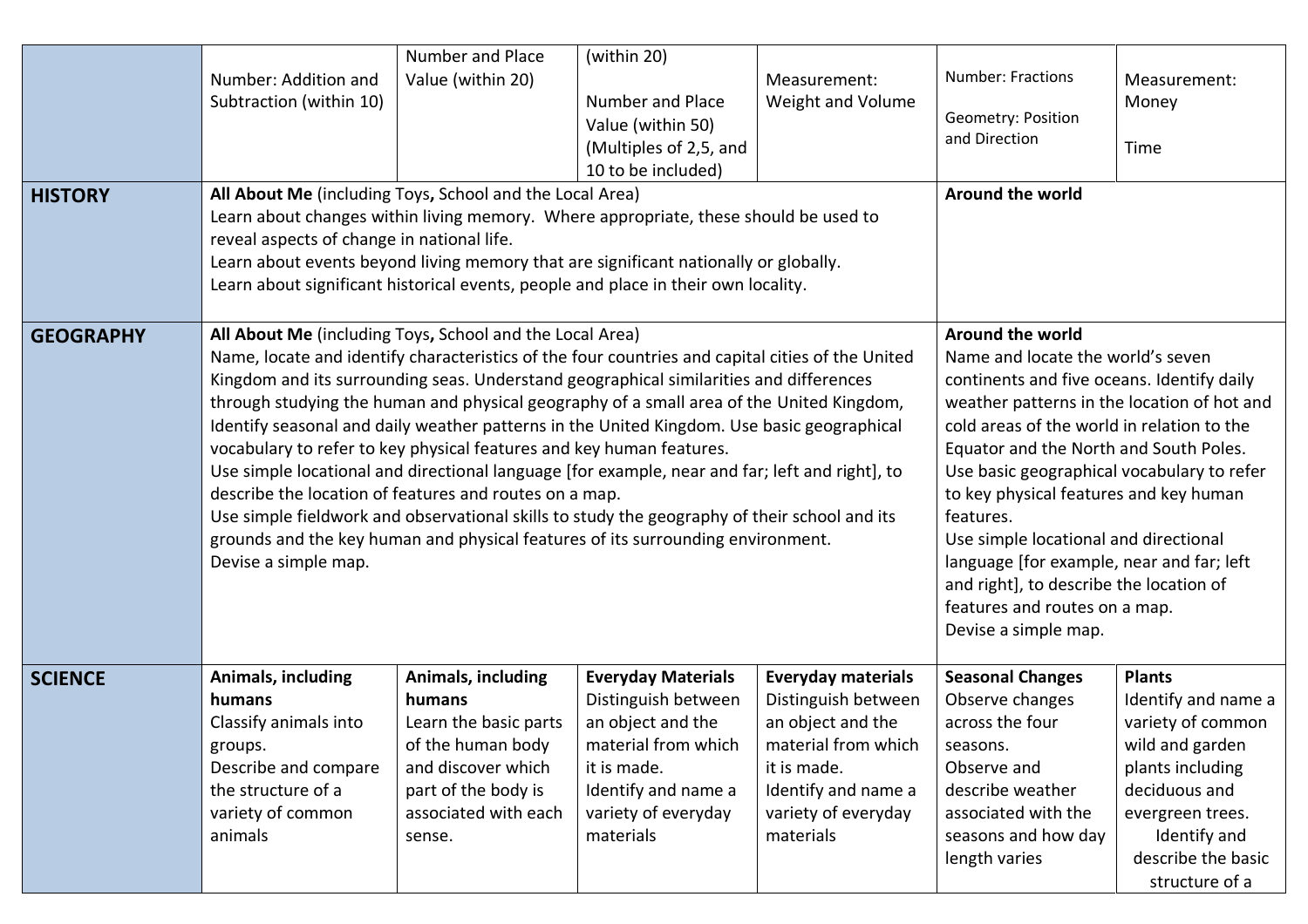|                       | Identify and name                                        |                        | Describe the physical                       | Describe the physical               |                                         | variety of common           |
|-----------------------|----------------------------------------------------------|------------------------|---------------------------------------------|-------------------------------------|-----------------------------------------|-----------------------------|
|                       | carnivores, herbivores                                   |                        | properties of                               | properties of                       |                                         | flowering plants,           |
|                       | and omnivores.                                           |                        | materials                                   | materials                           |                                         | including trees.            |
|                       |                                                          |                        | Compare and group                           | Compare and group                   |                                         |                             |
|                       |                                                          |                        | everyday materials                          | everyday materials                  |                                         |                             |
|                       |                                                          |                        |                                             |                                     |                                         |                             |
| <b>ART AND DESIGN</b> | Drawing techniques -pencils, charcoal, pastel            |                        |                                             |                                     | Drawing techniques -pencils, coloured   |                             |
|                       | Painting - colour wheel, mixing primary colours          |                        |                                             | pencils, pastels                    |                                         |                             |
|                       | Sculpting, using natural materials and clay              |                        | Painting - watercolour - washes             |                                     |                                         |                             |
|                       | Printing- simple block printing using natural materials, |                        | Sculpting, using clay (patterns, painting)  |                                     |                                         |                             |
|                       | Collage using textiles                                   |                        |                                             |                                     | Block printing using natural materials, |                             |
|                       | Sewing - simple stitching - running stitch               |                        | Traditional world fabrics - floral patterns |                                     |                                         |                             |
|                       | Recording ideas in their sketchbook                      |                        |                                             | Paper weaving                       |                                         |                             |
|                       |                                                          |                        |                                             |                                     | Simple stitching -running stitch        |                             |
|                       |                                                          |                        |                                             | Recording ideas in their sketchbook |                                         |                             |
| <b>DESIGN AND</b>     | <b>Cooking and Nutrition</b>                             | <b>Christmas</b>       | Design and make                             | Sewing                              | Make an island                          | <b>Shiro Nakamura</b>       |
| <b>TECHNOLOGY</b>     | <b>Preparing and Making</b>                              | Cards - levers         | playground                                  | Making their own                    | village - building                      | (Japanese male car          |
|                       | a fruit or vegetable                                     | (Measuring, marking    | structures                                  | face from fabric                    | structures                              | designer at Nissan)         |
|                       | salad (Cutting, grating,                                 | out, cutting, stronger | (Construction                               | (Combining                          | (Assembling and                         | and Ian Callum              |
|                       | peeling)                                                 | and stable product)    | materials - Lego,                           | materials, cutting)                 | joining materials. E.g.                 | (British designer at        |
|                       |                                                          |                        | Duplo, Meccano etc.)                        | <b>Benjamin Shine</b>               | glue/masking tape.)                     | Jaguar)                     |
|                       |                                                          |                        |                                             | (British male fabric                |                                         | Make a vehicle              |
|                       |                                                          |                        |                                             | artist) and Yoon Ji                 |                                         | suitable for island         |
|                       |                                                          |                        |                                             | Seon (Korean female                 |                                         | life (Wheels and            |
|                       |                                                          |                        |                                             | fabric artist).                     |                                         | axles)                      |
| P.E                   | Dance (Boxercise) and                                    | Multi Skills.          | <b>Net and Wall</b>                         | <b>Climbing and</b>                 | <b>Multi Skills</b>                     | <b>Athletics</b>            |
|                       | <b>Gymnastics.</b> Linking                               | Locomotive             | Learning and                                | Orienteering                        | <b>Object Control</b>                   | <b>Preparing for Sports</b> |
|                       | movements from                                           | movements and          | understanding the                           | Investigating                       | Linked to Striking                      | day.                        |
|                       | Boxing into dance                                        | <b>Stability</b>       | key aspects and                             | different aspects of                | and Fielding Learning                   |                             |
|                       | formations and                                           | Exploring              | principles of a Net                         | team work through a                 | the basic                               |                             |
|                       | movement. Exploring                                      | fundamental            | and Wall game and                           | new set of skills.                  | fundamentals of                         |                             |
|                       | different types of                                       | movements and          | applying the skills                         |                                     | object control,                         |                             |
|                       | complex Gymnastics                                       | moving freely with     |                                             |                                     | through catching,                       |                             |
|                       | skills and applying                                      | pleasure.              |                                             |                                     | throwing, trapping                      |                             |
|                       | them into sequences.                                     |                        |                                             |                                     | and sending                             |                             |
|                       |                                                          |                        |                                             |                                     | equipment.                              |                             |